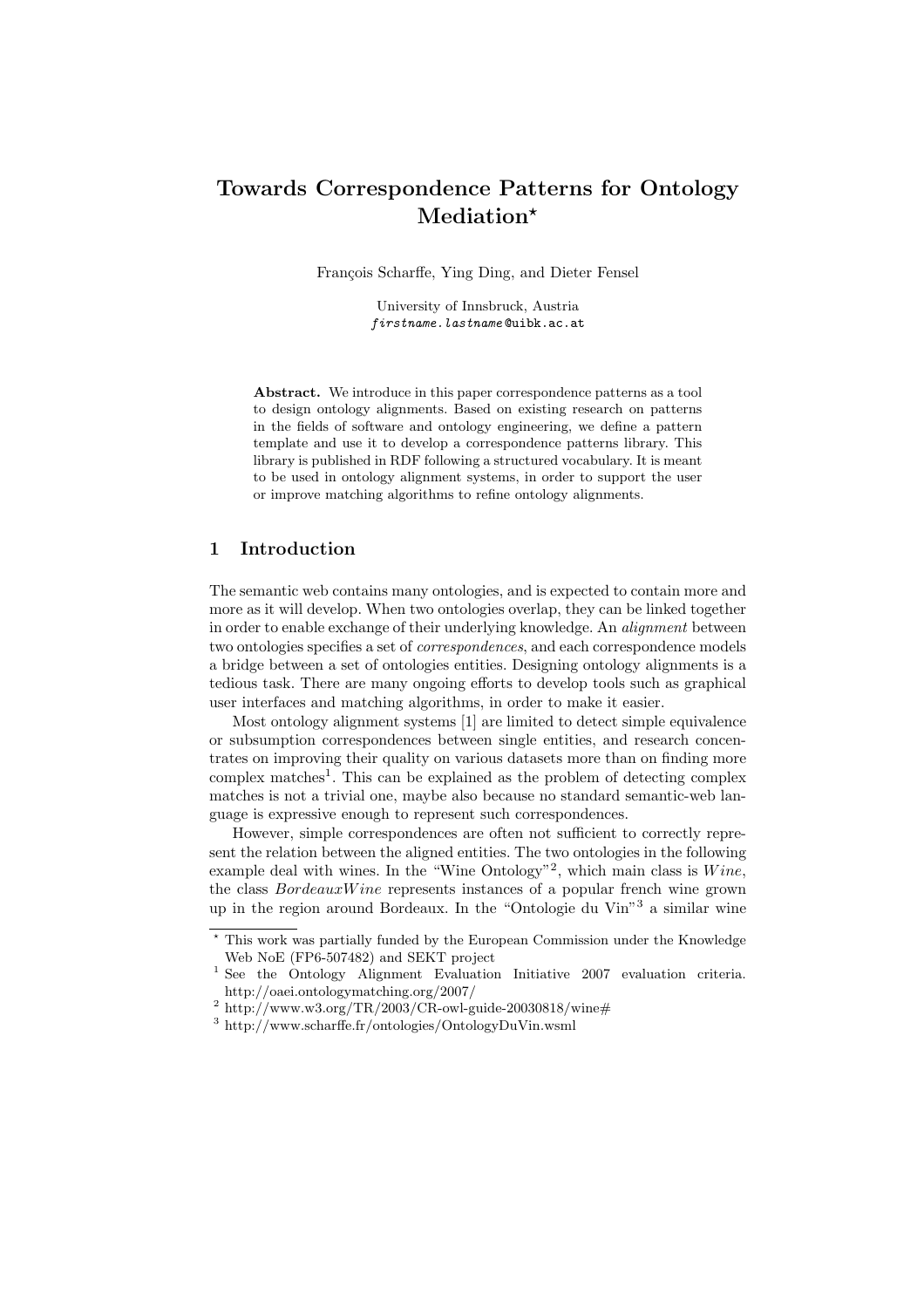is expressed as an instance of  $V$ *in* with an attribute  $terroir<sup>4</sup>$  indicating the wine provenance. Classical systems are able to detect the two correspondences  $Wine \equiv Vin$  stating equivalence between two wines and  $BordeauxWine \subseteq Vin$ stating that  $BordeauxW$  ine is a narrower concept than  $V$  in . In this case, a more precise correspondence would be  $BordeauxWine \equiv Vin \wedge terroir = Bordeaux$ , restricting the scope of  $V$ *in* to only those instances having *Bordeaux* as value of the terroir attribute.

Going from the initial two basic correspondences to the refined one involving a condition would be easier using a pattern showing the structure of the correspondence. Inspired from design patterns in software engineering, this paper introduces correspondence patterns as helpers that facilitate the ontology alignment process. They improve graphical tools by assisting the user when creating complex correspondences, and we believe they are a first step towards matching algorithms able to detect complex matches.

# 2 Correspondence Pattern Template

A pattern template provides a standard way to represent patterns. Following [2], we introduce a correspondence pattern template divided in two parts that roughly correspond to the two lowest levels of Blomqvist pattern classification [3]. The first part, core of the correspondence pattern, defines the pattern using classical elements from design patterns literature. The second part presents a grounding for that pattern in a knowledge representation formalism. Many groundings can be defined given a pattern.

A Correspondence Pattern represents a correspondence between two ontologies. The core part of the pattern template contains common pattern elements found in the literature. It follows the high level classification of the GoF [4].

The grounding part represents the grounding of the pattern into a knowledge representation formalism used by a mediator executing pattern instances.

The pattern template defined above give all the elements to describe a correspondence pattern. We give next an example of pattern based on this template. We then see in Section 3 how correspondence patterns can be encoded in a machine readable format in order to facilitate their use in semantic web applications.

The following pattern can be used to model the correspondence presented in Section 1.

| <b>Name:</b> Class By Attribute Correspondence |
|------------------------------------------------|
| Also Known As: classByAttributeCorrespondence  |
| classByAttributeMapping                        |
| Problem:                                       |

<sup>4</sup> Terroir is a French word for a particular agricultural region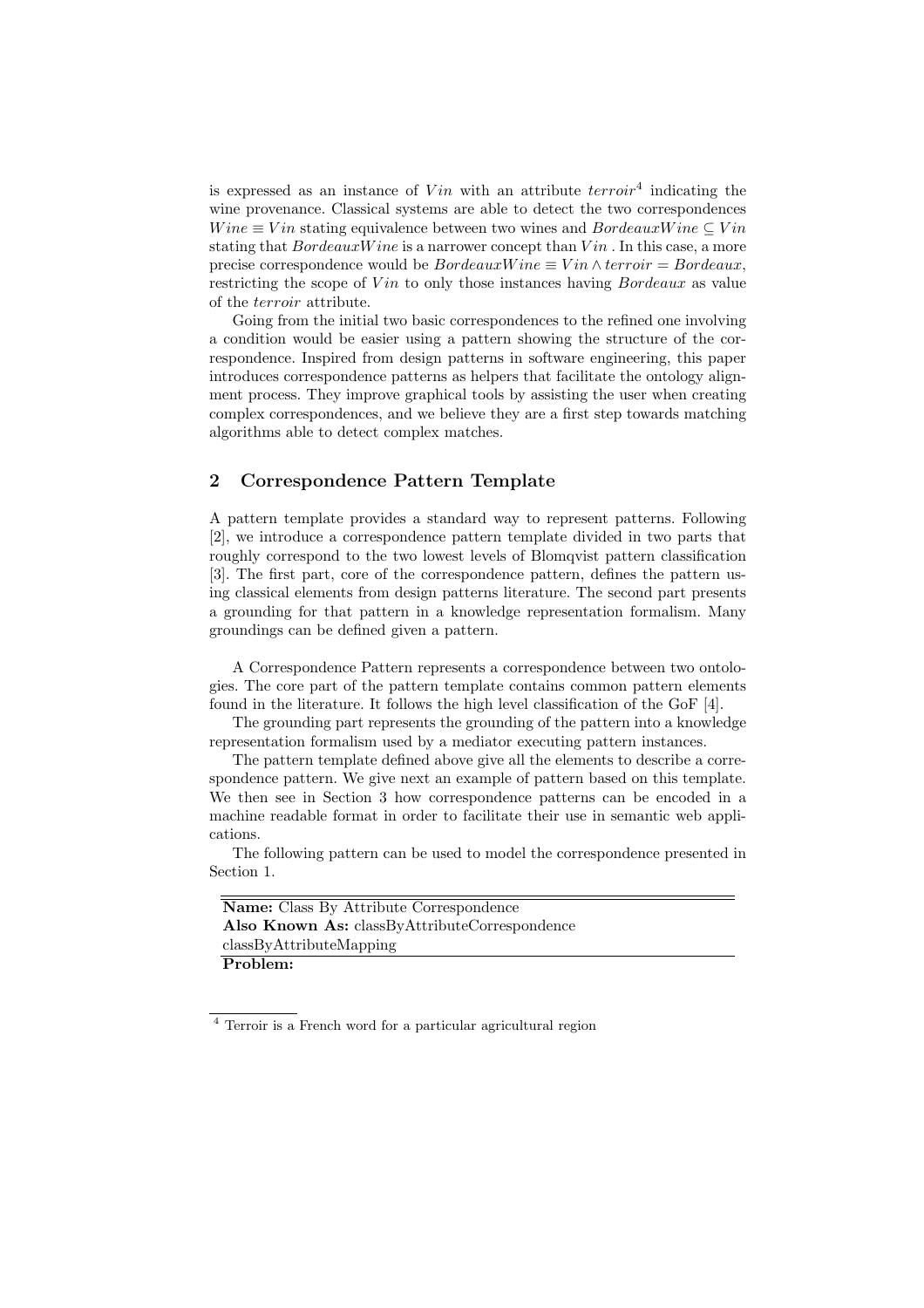A class in one ontology is related to a class in the other ontology. The scope of the class of the first ontology is restricted to only those instances having a particular value for a a given attribute.

Context: This pattern is used in case two classes have a similar but not completely overlapping extension and the intent of the first class is expressed by a particular attribute value in the target class.

## Solution:

Solution description:

This pattern establishes a correspondence between a class / attribute / attribute value combination in one ontology and a class in another.

Syntax: Here comes a correspondence described using the Alignment Ontology

Example: Relate a Human to a Blue-Eyed-Person by restricting those instances of Human whose eye-color attribute is equal to "blue"

Related Patterns: Equivalent Class Correspondence, Subclass Correspondence

Degenerated Pattern: Subclass Correspondence

The patterns library defined Section 3.2 provide generic entities used to be replaced. A grounding of the pattern is given in the following in SPARQL.

| Name of the target language/system SPARQL                                                                                         |
|-----------------------------------------------------------------------------------------------------------------------------------|
| <b>Applicability Applicable</b>                                                                                                   |
| <b>Purpose</b> Instance Transformation                                                                                            |
| <b>Example Grounding</b>                                                                                                          |
| CONSTRUCT { ?X rdf:type target: BlueEyedPerson }<br>WHERE { ?X rdf:type source: Human.<br>?X source:eyeColor xsd:String^^"Blue" } |

The wine example Section 1 can be built by instantiating this pattern. We will show in the next section how is it done in our implementation.

The syntax element of the solution shows a correspondence described in RDF, as an instance of the Alignment Ontology [5]. Purpose of this ontology is the abstract representation of ontology alignments. Section 3 briefly introduces this ontology, and presents its extension: a correspondence patterns library.

# 3 Correspondence Patterns on the Semantic Web

Now that correspondence patterns are given a template, we need to consider how to implement and store them. Mediation systems need an organized library of patterns in order to retrieve them efficiently. A hierarchical organization seems preferable, following patterns specialization: from general purpose patterns such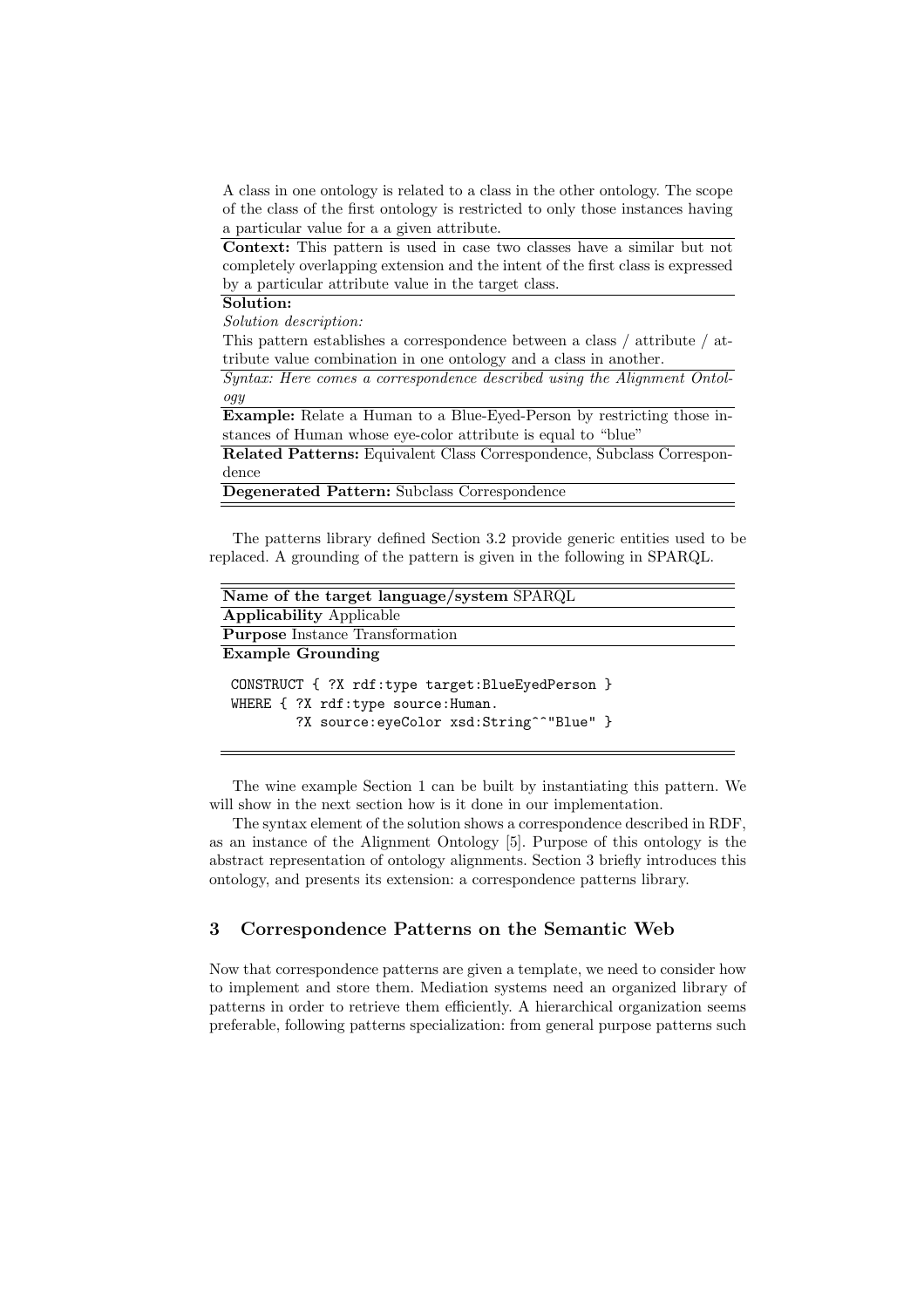as between any two classes to very specific patterns using conditions and transformations of attributes values.

Correspondence patterns are used to align ontologies, which are themselves used to reference and reason about RDF resources on the semantic web. On the other way around, publishing patterns and correspondences as ontology instances presents many advantages. The class hierarchy automatically organizes patterns according to their specificity. The degenerated version of a pattern is thus obtained by taking its parent in the class hierarchy. In addition, patterns assert additional facts about correspondences that can be used as background information in order to construct new alignments. Let us consider the wine example shown in Section 1 solved using the ClassByAttribute pattern. A system trying to align BordeauxW ine with a third ontology can then try applying the same pattern as a similar structure is likely to appear.

Based on the template given in Section 2 we present in this section a library organizing common ontology correspondences patterns. This library is provided as an extension of the Alignment Ontology [5].

#### 3.1 The Alignment Ontology

The Alignment Ontology is an OWL-DL ontology that models ontology alignments as sets of correspondences between ontological entities. It results from efforts [6, 7] to create an ontology alignment format, abstract from the ontology language, that could serve as an interchange format between matching algorithms, mediators and graphical user interfaces.

The ontology is available at http://www.omwg.org/TR/d7/.

#### 3.2 A Correspondence Patterns Library

The patterns library extends the Alignment Ontology under the Cell class. The library contains 35 correspondence patterns at the time of writing<sup>5</sup>. Properties corresponding to the pattern template elements are modeled as OWL annotation properties. A pattern in the library is modeled as a class with restrictions on its possible instantiations and an example instance is given for each pattern. In other words, the deepest one goes into the pattern hierarchy, the more specific are the patterns, making retrieval of patterns easier.

Besides patterns themselves, the library provides a set of generic ontological entities used to compose patterns. These entities serve as placeholders to be filled with concrete entity names when using the pattern to make a concrete correspondence. They provide a reference structure for modeling entities in the same way patterns provide a reference structure for modeling correspondences. For example, the ClassConditionInstance models a class with a condition restricting its scope.

The pattern library is available at http://www.omwg.org/TR/d7/.

<sup>&</sup>lt;sup>5</sup> This figure does not take into account all possible value transformations patterns.